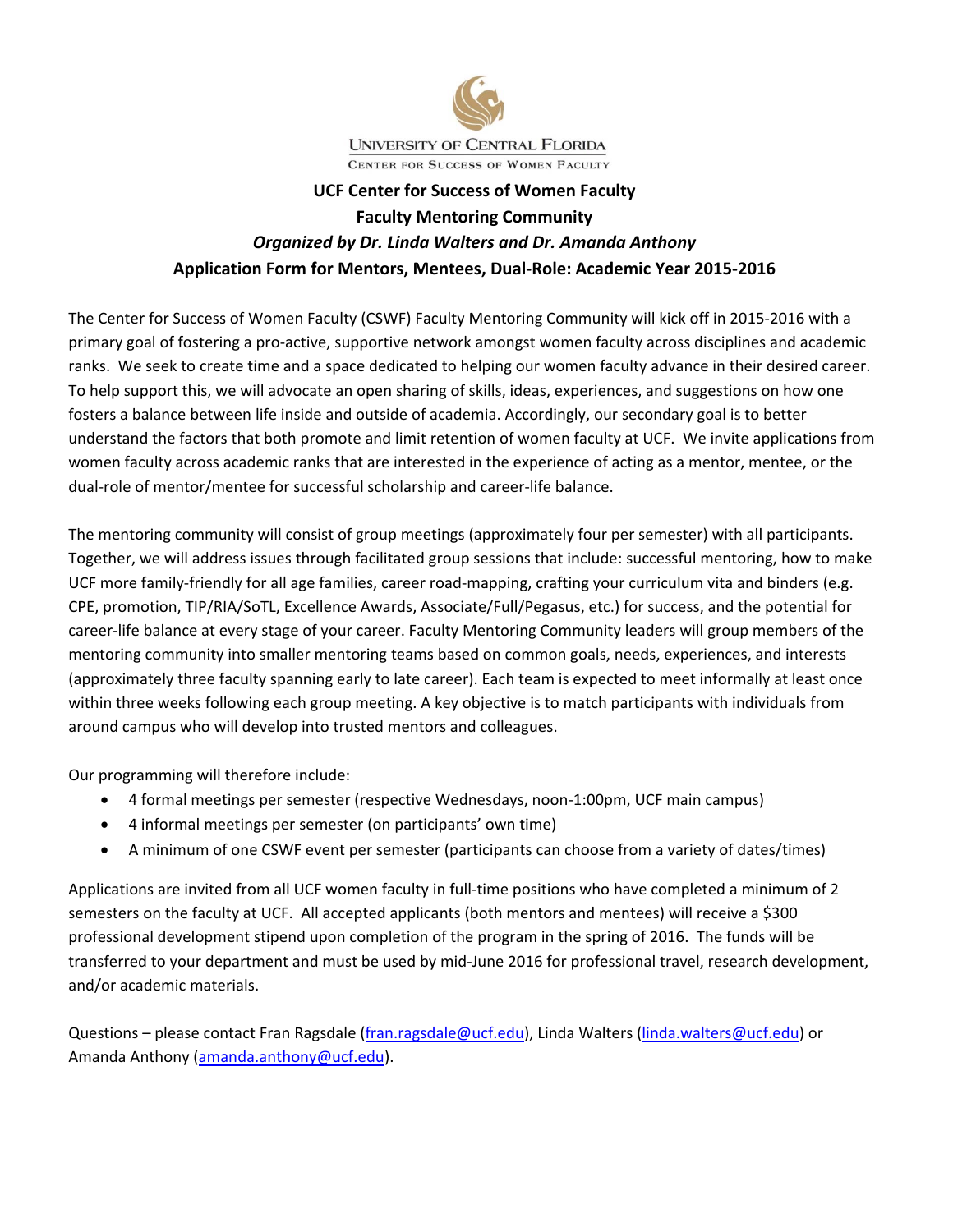#### **Application Deadline: August 14, 2015 at 5 PM**

Please submit all materials as a **single pdf file** electronically. Please send to fran.ragsdale@ucf.edu. Women faculty who are full-time UCF employees are eligible to apply (faculty appointment types include full professors, associate professors, assistant professors, clinical faculty, research faculty, assistant lecturers, associate lecturers, assistant instructors, associate instructors, instructional specialist, assistant in instructional design, associate in instructional design, librarians).

### **Application packet must include:**

- 1) Completed cover page (including supervisor signature; page 3 of this application)
- 2) Completed checkbox page (page 4 of this application) on your needs, experiences and interests.
- 3) Responses to the following:
	- A) Please describe yourself in 100 words or less.
	- B) What do you hope to gain from this experience? Please include in this response your interests as a mentor, mentee, or both (no more than one page).

C) What are your strengths and weaknesses (no more than one page)?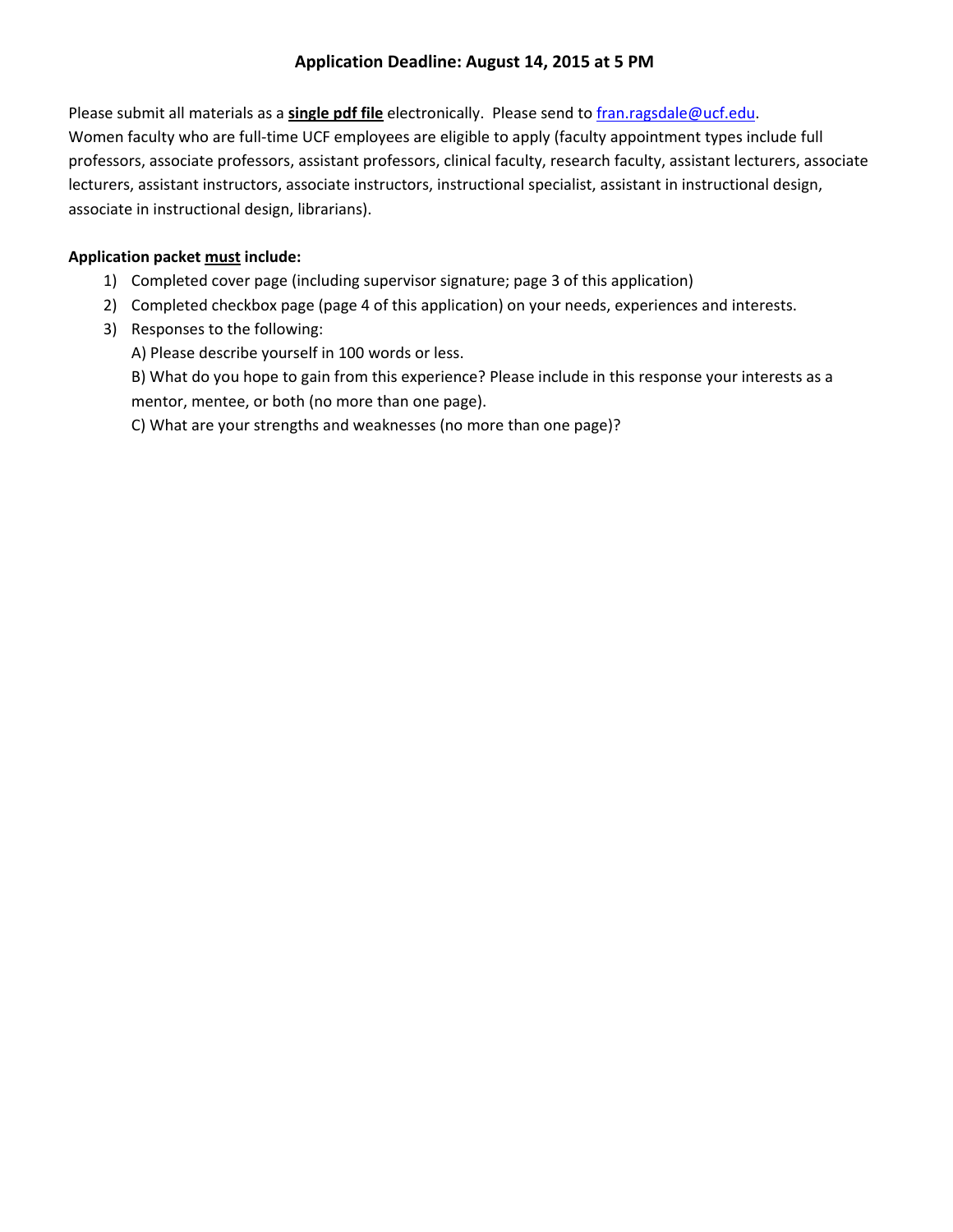

### **UCF Center for Success of Women Faculty Faculty Mentoring Community** *Organized by Dr. Linda Walters and Dr. Amanda Anthony* **Application Form for Mentors, Mentees, Dual‐Role: Academic Year 2015‐2016 COVER SHEET**

#### **Tentative Schedule:**

| Wednesdays, noon $-1$ PM                                                  |
|---------------------------------------------------------------------------|
| September 2: Launch party, defining the space, unveil teams               |
| September 23: Introduction to CSWF, expectations of program and mentoring |
| October 14: Successful mentoring                                          |
| November 4: Crafting CVs and binders                                      |
| Mid-January: Focus groups                                                 |
| February 10: Career road-mapping                                          |
| March 2: Career-life balance conversation                                 |
| April 6: Final celebration                                                |

| Applicant Name: 1988 and 2008 and 2008 and 2008 and 2008 and 2008 and 2008 and 2008 and 2008 and 2008 and 2008 and 2008 and 2008 and 2008 and 2008 and 2008 and 2008 and 2008 and 2008 and 2008 and 2008 and 2008 and 2008 and |                                               |  |  |  |
|--------------------------------------------------------------------------------------------------------------------------------------------------------------------------------------------------------------------------------|-----------------------------------------------|--|--|--|
|                                                                                                                                                                                                                                | Office Phone: Personal Phone: Personal Phone: |  |  |  |
|                                                                                                                                                                                                                                |                                               |  |  |  |
|                                                                                                                                                                                                                                | Department/Center:                            |  |  |  |
| Hire date at UCF:<br><u>Number of Years at UCF:</u>                                                                                                                                                                            |                                               |  |  |  |
|                                                                                                                                                                                                                                |                                               |  |  |  |
|                                                                                                                                                                                                                                |                                               |  |  |  |
| <b>Applicant Signature</b>                                                                                                                                                                                                     | Date                                          |  |  |  |

*I approve of the applicant's participation in this mentoring community and agree that she will be available for formal and informal programming during the 2015-2016 academic year.* 

**Supervisor's Name (please print)** Supervisor's Email Address

**Supervisor's Signature Date** Date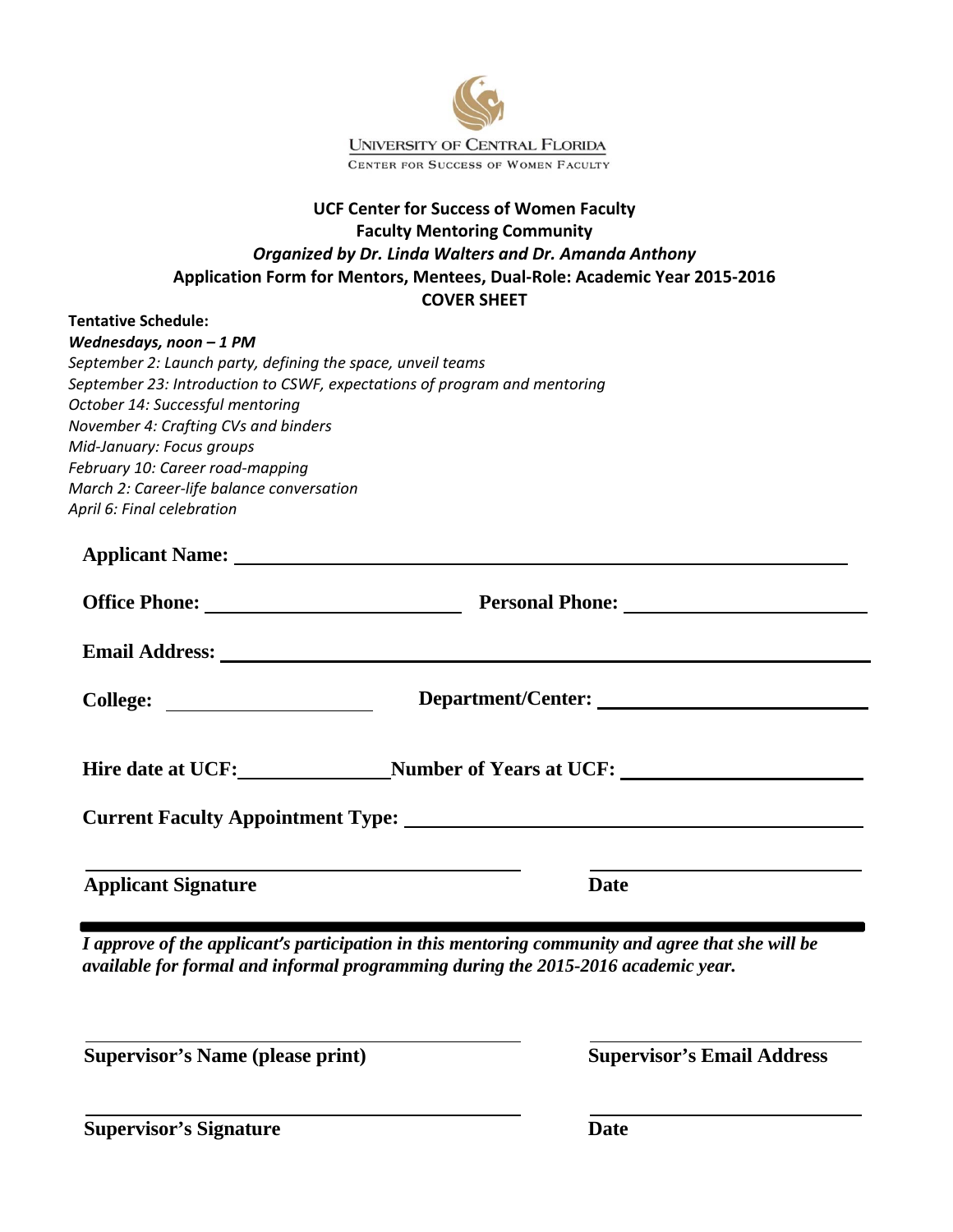# **CSWF Faculty Mentoring Community: Checkbox Sheet**

For the following categories, please check one of the boxes according to your interest for the mentoring community (e.g. if you would like mentorship on a particular topic, check "Desire Help." If you feel you have expertise to share on a topic as a mentor, check "Have Expertise"). Certain topics regarding life balance are included to help us pair individuals with similar personal interests/experiences.

|                                                                          | <b>Desire</b> | <b>Have</b>      | Not of          | N/A |
|--------------------------------------------------------------------------|---------------|------------------|-----------------|-----|
|                                                                          | Help          | <b>Expertise</b> | <b>Interest</b> |     |
| <b>Academic</b>                                                          |               |                  |                 |     |
| Promotions                                                               |               |                  |                 |     |
| Grant-writing                                                            |               |                  |                 |     |
| Community outreach/engagement                                            |               |                  |                 |     |
| Academic leadership                                                      |               |                  |                 |     |
| CV crafting                                                              |               |                  |                 |     |
| Award applications (TIP, SOTL, RIA, Excellence, Pegasus Professor, etc.) |               |                  |                 |     |
| Road-mapping your career                                                 |               |                  |                 |     |
| Dealing with complicated colleagues                                      |               |                  |                 |     |
| Undergraduate issues                                                     |               |                  |                 |     |
| Graduate student issues                                                  |               |                  |                 |     |
| Post-doctoral fellow issues                                              |               |                  |                 |     |
| Assessment                                                               |               |                  |                 |     |
| Social media                                                             |               |                  |                 |     |
| Technology                                                               |               |                  |                 |     |
|                                                                          |               |                  |                 |     |
| Life-Balance                                                             |               |                  |                 |     |
| Sharing academic career with partner/spouse                              |               |                  |                 |     |
| Career that is very different than partner/spouse                        |               |                  |                 |     |
| Single                                                                   |               |                  |                 |     |
| No plan for children                                                     |               |                  |                 |     |
| Planning children                                                        |               |                  |                 |     |
| Have pre-school age children                                             |               |                  |                 |     |
| Have elementary/Middle school age children                               |               |                  |                 |     |
| Have high school age children                                            |               |                  |                 |     |
| Sending children to college/military/work force                          |               |                  |                 |     |
| Being a grandparent                                                      |               |                  |                 |     |
| Caring for special needs family member                                   |               |                  |                 |     |
| Caring for parents/older family member                                   |               |                  |                 |     |
| "Loves to travel" person                                                 |               |                  |                 |     |
| Outdoorsy person                                                         |               |                  |                 |     |
| Artsy person                                                             |               |                  |                 |     |
| "Loves shopping" person                                                  |               |                  |                 |     |
| "Foodie"                                                                 |               |                  |                 |     |
| "Book lover"                                                             |               |                  |                 |     |

*(Continued on following page)*